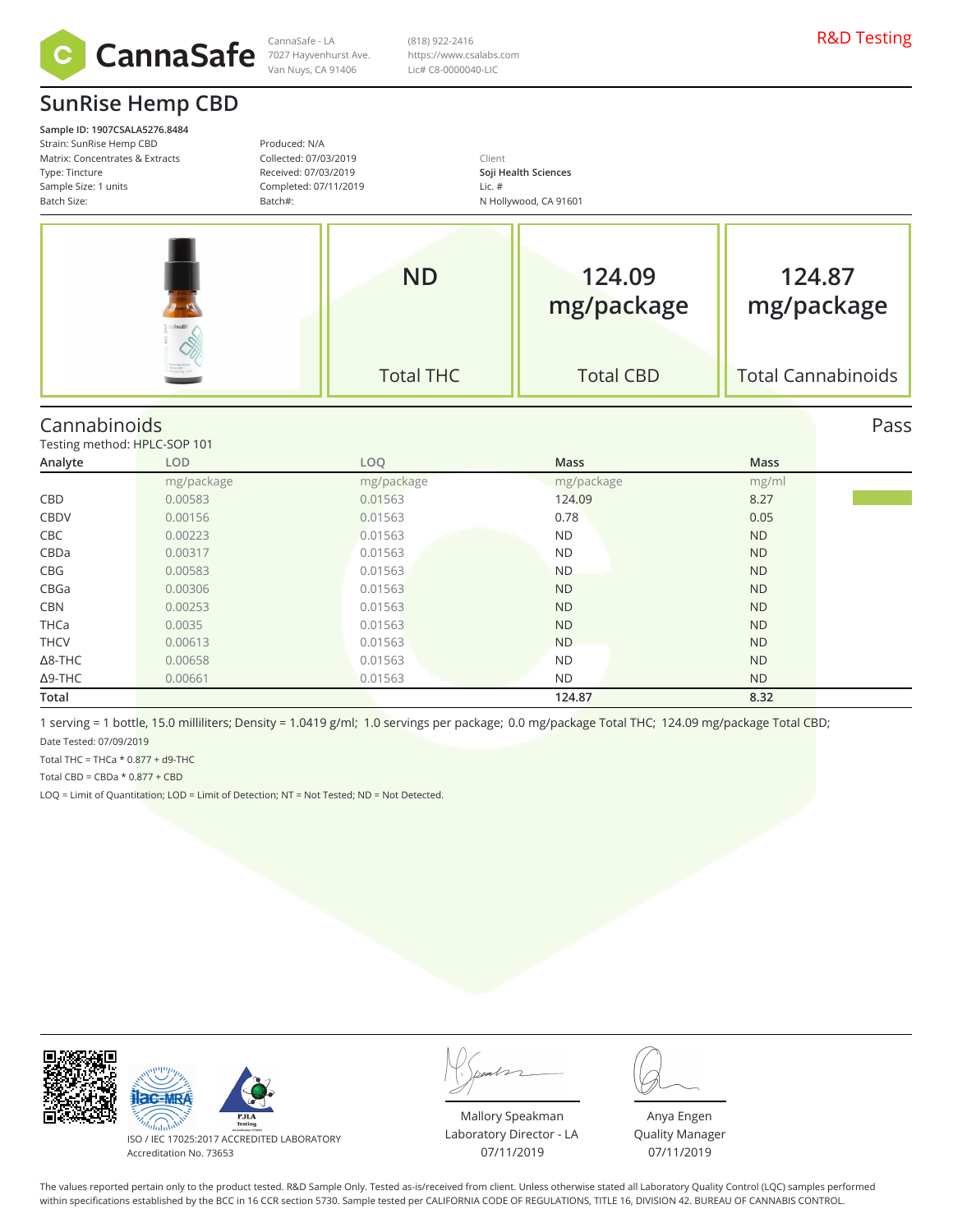

# **SunRise Hemp CBD**

**Sample ID: 1907CSALA5276.8484** Strain: SunRise Hemp CBD Matrix: Concentrates & Extracts Type: Tincture Sample Size: 1 units Batch Size:

#### Produced: N/A Collected: 07/03/2019 Received: 07/03/2019 Completed: 07/11/2019 Batch#:

#### Client **Soji Health Sciences** Lic. # N Hollywood, CA 91601

(818) 922-2416 https://www.csalabs.com Lic# C8-0000040-LIC

Pesticides Pass

Testing method: LCMS & GCMS-SOP 301

| Analyte             | LOD       | LOQ       | Limit     | Mass      | <b>Status</b> | Analyte                   | LOD       | LOO       | Limit     | Mass      | <b>Status</b> |
|---------------------|-----------|-----------|-----------|-----------|---------------|---------------------------|-----------|-----------|-----------|-----------|---------------|
|                     | $\mu$ g/g | $\mu$ g/g | $\mu$ g/g | $\mu$ g/g |               |                           | $\mu$ g/g | $\mu$ g/g | $\mu$ g/g | $\mu$ g/g |               |
| Abamectin           | 0.0009    | 0.003     | 0.3       | <b>ND</b> | Pass          | Fludioxonil               | 0.0143    | 0.048     | 30.0      | <b>ND</b> | Pass          |
| Acephate            | 0.005     | 0.017     | 5.0       | <b>ND</b> | Pass          | Hexythiazox               | 0.0237    | 0.079     | 2.0       | <b>ND</b> | Pass          |
| Acequinocyl         | 0.0193    | 0.064     | 4.0       | <b>ND</b> | Pass          | Imazalil *                | 0.0077    | 0.026     | 0.0077    | <b>ND</b> | Pass          |
| Acetamiprid         | 0.0073    | 0.024     | 5.0       | <b>ND</b> | Pass          | Imidacloprid              | 0.0053    | 0.018     | 3.0       | <b>ND</b> | Pass          |
| Aldicarb *          | 0.0094    | 0.031     | 0.0094    | <b>ND</b> | Pass          | <b>Kresoxim Methyl</b>    | 0.0182    | 0.061     | 1.0       | <b>ND</b> | Pass          |
| Azoxystrobin        | 0.015     | 0.05      | 40.0      | <b>ND</b> | Pass          | Malathion                 | 0.015     | 0.05      | 5.0       | <b>ND</b> | Pass          |
| Bifenazate          | 0.0129    | 0.043     | 5.0       | <b>ND</b> | Pass          | Metalaxyl                 | 0.0076    | 0.025     | 15.0      | <b>ND</b> | Pass          |
| Bifenthrin          | 0.029     | 0.097     | 0.5       | <b>ND</b> | Pass          | Methiocarb *              | 0.0103    | 0.034     | 0.0103    | <b>ND</b> | Pass          |
| <b>Boscalid</b>     | 0.0172    | 0.058     | 10.0      | <b>ND</b> | Pass          | Methomyl                  | 0.0109    | 0.036     | 0.1       | <b>ND</b> | Pass          |
| Captan              | 0.036     | 0.12      | 5.0       | <b>ND</b> | Pass          | Methyl Parathion *        | 0.0091    | 0.0303    | 0.0091    | <b>ND</b> | Pass          |
| Carbaryl            | 0.0542    | 0.181     | 0.5       | <b>ND</b> | Pass          | Mevinphos *               | 0.0041    | 0.014     | 0.0041    | <b>ND</b> | Pass          |
| Carbofuran *        | 0.0077    | 0.026     | 0.0077    | <b>ND</b> | Pass          | Myclobutanil              | 0.01      | 0.033     | 9.0       | <b>ND</b> | Pass          |
| Chlorantraniliprole | 0.0095    | 0.032     | 40.0      | <b>ND</b> | Pass          | <b>Naled</b>              | 0.0107    | 0.036     | 0.5       | <b>ND</b> | Pass          |
| Chlordane *         | 0.0055    | 0.0182    | 0.0055    | <b>ND</b> | Pass          | Oxamyl                    | 0.0071    | 0.024     | 0.2       | <b>ND</b> | Pass          |
| Chlorfenapyr *      | 0.0048    | 0.0159    | 0.0048    | <b>ND</b> | Pass          | Paclobutrazol *           | 0.0092    | 0.031     | 0.0092    | <b>ND</b> | Pass          |
| Chlorpyrifos *      | 0.0197    | 0.066     | 0.0197    | <b>ND</b> | Pass          | Pentachloronitrobenzene   | 0.0084    | 0.0279    | 0.2       | <b>ND</b> | Pass          |
| Clofentezine        | 0.0216    | 0.072     | 0.5       | <b>ND</b> | Pass          | Permethrin                | 0.0142    | 0.048     | 20.0      | <b>ND</b> | Pass          |
| Coumaphos *         | 0.0196    | 0.065     | 0.0196    | <b>ND</b> | Pass          | Phosmet                   | 0.0138    | 0.046     | 0.2       | <b>ND</b> | Pass          |
| Cyfluthrin          | 0.0107    | 0.036     | 1.0       | <b>ND</b> | Pass          | <b>Piperonyl Butoxide</b> | 0.0156    | 0.052     | 8.0       | <b>ND</b> | Pass          |
| Cypermethrin        | 0.0105    | 0.035     | 1.0       | <b>ND</b> | Pass          | Prallethrin               | 0.018     | 0.06      | 0.4       | <b>ND</b> | Pass          |
| Daminozide *        | 0.0052    | 0.017     | 0.0052    | <b>ND</b> | Pass          | Propiconazole             | 0.013     | 0.043     | 20.0      | <b>ND</b> | Pass          |
| DDVP *              | 0.0081    | 0.027     | 0.0081    | <b>ND</b> | Pass          | Propoxur *                | 0.0097    | 0.033     | 0.0097    | <b>ND</b> | Pass          |
| Diazinon            | 0.0134    | 0.045     | 0.2       | <b>ND</b> | Pass          | Pyrethrins                | 0.0025    | 0.008     | 1.0       | <b>ND</b> | Pass          |
| Dimethoate *        | 0.0083    | 0.028     | 0.0083    | <b>ND</b> | Pass          | Pyridaben                 | 0.0236    | 0.079     | 3.0       | <b>ND</b> | Pass          |
| Dimethomorph        | 0.0025    | 0.008     | 20.0      | <b>ND</b> | Pass          | Spinetoram                | 0.0042    | 0.014     | 3.0       | <b>ND</b> | Pass          |
| Ethoprophos *       | 0.0112    | 0.037     | 0.0112    | <b>ND</b> | Pass          | Spinosad                  | 0.0002    | 0.001     | 3.0       | <b>ND</b> | Pass          |
| Etofenprox *        | 0.0247    | 0.082     | 0.0247    | <b>ND</b> | Pass          | Spiromesifen              | 0.0199    | 0.066     | 12.0      | <b>ND</b> | Pass          |
| Etoxazole           | 0.0269    | 0.09      | 1.5       | <b>ND</b> | Pass          | Spirotetramat             | 0.0068    | 0.023     | 13.0      | <b>ND</b> | Pass          |
| Fenhexamid          | 0.0215    | 0.072     | 10.0      | <b>ND</b> | Pass          | Spiroxamine *             | 0.0065    | 0.022     | 0.0065    | <b>ND</b> | Pass          |
| Fenoxycarb *        | 0.0186    | 0.062     | 0.0186    | <b>ND</b> | Pass          | Tebuconazole              | 0.0099    | 0.033     | 2.0       | <b>ND</b> | Pass          |
| Fenpyroximate       | 0.0253    | 0.084     | 2.0       | <b>ND</b> | Pass          | Thiacloprid *             | 0.0094    | 0.031     | 0.0094    | <b>ND</b> | Pass          |
| Fipronil *          | 0.0228    | 0.076     | 0.0228    | <b>ND</b> | Pass          | Thiamethoxam              | 0.005     | 0.017     | 4.5       | <b>ND</b> | Pass          |
| Flonicamid          | 0.0073    | 0.024     | 2.0       | <b>ND</b> | Pass          | Trifloxystrobin           | 0.0192    | 0.064     | 30.0      | <b>ND</b> | Pass          |
|                     |           |           |           |           |               |                           |           |           |           |           |               |

Date Tested: 07/08/2019

\* Denotes Category I pesticides, which fail when detected; LOQ = Limit of Quantitation; LOD = Limit of Detection; NT = Not Tested; ND = Not Detected.





ISO / IEC 17025:2017 ACCREDITED LABORATORY Accreditation No. 73653

Mallory Speakman Laboratory Director - LA 07/11/2019

Anya Engen Quality Manager 07/11/2019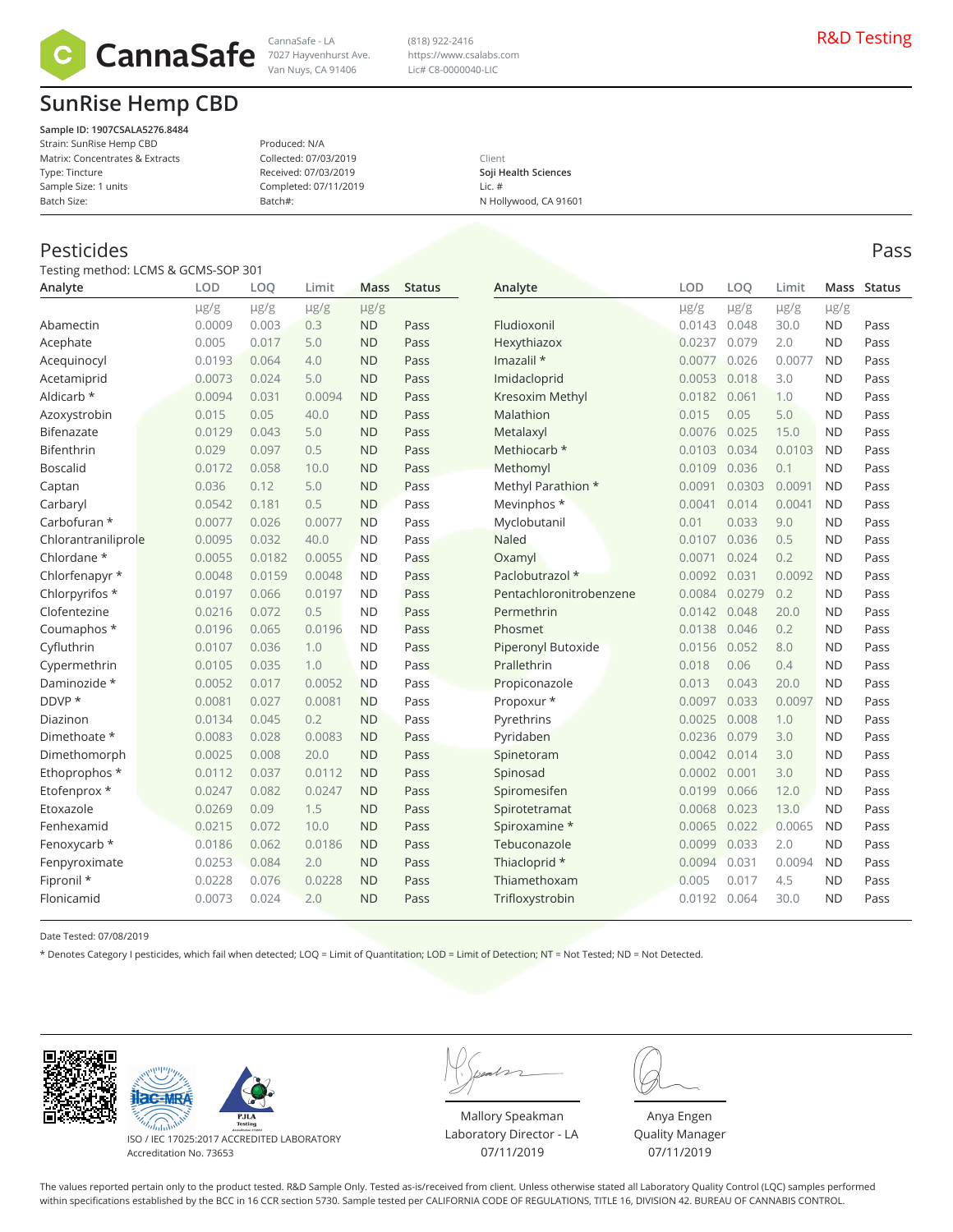

## **SunRise Hemp CBD**

**Sample ID: 1907CSALA5276.8484** Strain: SunRise Hemp CBD Matrix: Concentrates & Extracts Type: Tincture Sample Size: 1 units Batch Size:

Produced: N/A Collected: 07/03/2019 Received: 07/03/2019 Completed: 07/11/2019 Batch#:

Client **Soji Health Sciences** Lic. # N Hollywood, CA 91601

### Microbials Pass

Testing method: PCR-SOP 401

| $1$ counts intention. Then $301$ +0 is |              |               |
|----------------------------------------|--------------|---------------|
| Analyte                                | Result       | <b>Status</b> |
| Aspergillus flavus                     | Not Detected | Pass          |
| Aspergillus fumigatus                  | Not Detected | Pass          |
| Aspergillus niger                      | Not Detected | Pass          |
| Aspergillus terreus                    | Not Detected | Pass          |
| Salmonella                             | Not Detected | Pass          |
| Shiga toxin-producing E. Coli          | Not Detected | Pass          |
|                                        |              |               |

(818) 922-2416 https://www.csalabs.com Lic# C8-0000040-LIC

Date Tested: 07/08/2019

LOQ = Limit of Quantitation; LOD = Limit of Detection; NT = Not Tested; ND = Not Detected.

### Mycotoxins Pass

#### Testing method: LCMS-SOP 301

| Testing method: LCMS-SOP 301 |        |            |       |              |               |
|------------------------------|--------|------------|-------|--------------|---------------|
| Analyte                      | LOD    | LOO        | Limit | <b>Units</b> | <b>Status</b> |
|                              | µg/kg  | $\mu$ g/kg | µg/kg | µg/kg        |               |
| Aflatoxin B1                 | 0.0036 | 0.012      |       | <b>ND</b>    | <b>Tested</b> |
| Aflatoxin B2                 | 0.0092 | 0.031      |       | <b>ND</b>    | <b>Tested</b> |
| Aflatoxin G1                 | 0.0058 | 0.019      |       | <b>ND</b>    | <b>Tested</b> |
| Aflatoxin G2                 | 0.0034 | 0.011      |       | <b>ND</b>    | <b>Tested</b> |
| <b>Total Aflatoxins</b>      |        |            | 20.0  | <b>ND</b>    | Pass          |
| Ochratoxin A                 | 0.0113 | 0.038      | 20.0  | <b>ND</b>    | Pass          |
|                              |        |            |       |              |               |

Date Tested: 07/08/2019

LOQ = Limit of Quantitation; LOD = Limit of Detection; NT = Not Tested; ND = Not Detected.

### Heavy Metals Pass

Testing method: ICPMS-SOP 501

| $\frac{1}{2}$ |           |           |           |             |               |
|---------------|-----------|-----------|-----------|-------------|---------------|
| Analyte       | LOD       | LOQ       | Limit     | <b>Mass</b> | <b>Status</b> |
|               | $\mu$ g/g | $\mu$ g/g | $\mu$ g/g | $\mu$ g/g   |               |
| Arsenic       | 0.02      | 0.06      | 1.5       | <b>ND</b>   | Pass          |
| Cadmium       | 0.03      | 0.1       | 0.5       | <b>ND</b>   | Pass          |
| Lead          | 0.002     | 0.005     | 0.5       | 0.226       | Pass          |
| Mercury       | 0.02      | 0.06      | 3.0       | <b>ND</b>   | Pass          |
|               |           |           |           |             |               |

Date Tested: 07/08/2019

LOQ = Limit of Quantitation; LOD = Limit of Detection; NT = Not Tested; ND = Not Detected.



ISO / IEC 17025:2017 ACCREDITED LABORATORY Accreditation No. 73653

Mallory Speakman Laboratory Director - LA 07/11/2019

Anya Engen Quality Manager 07/11/2019